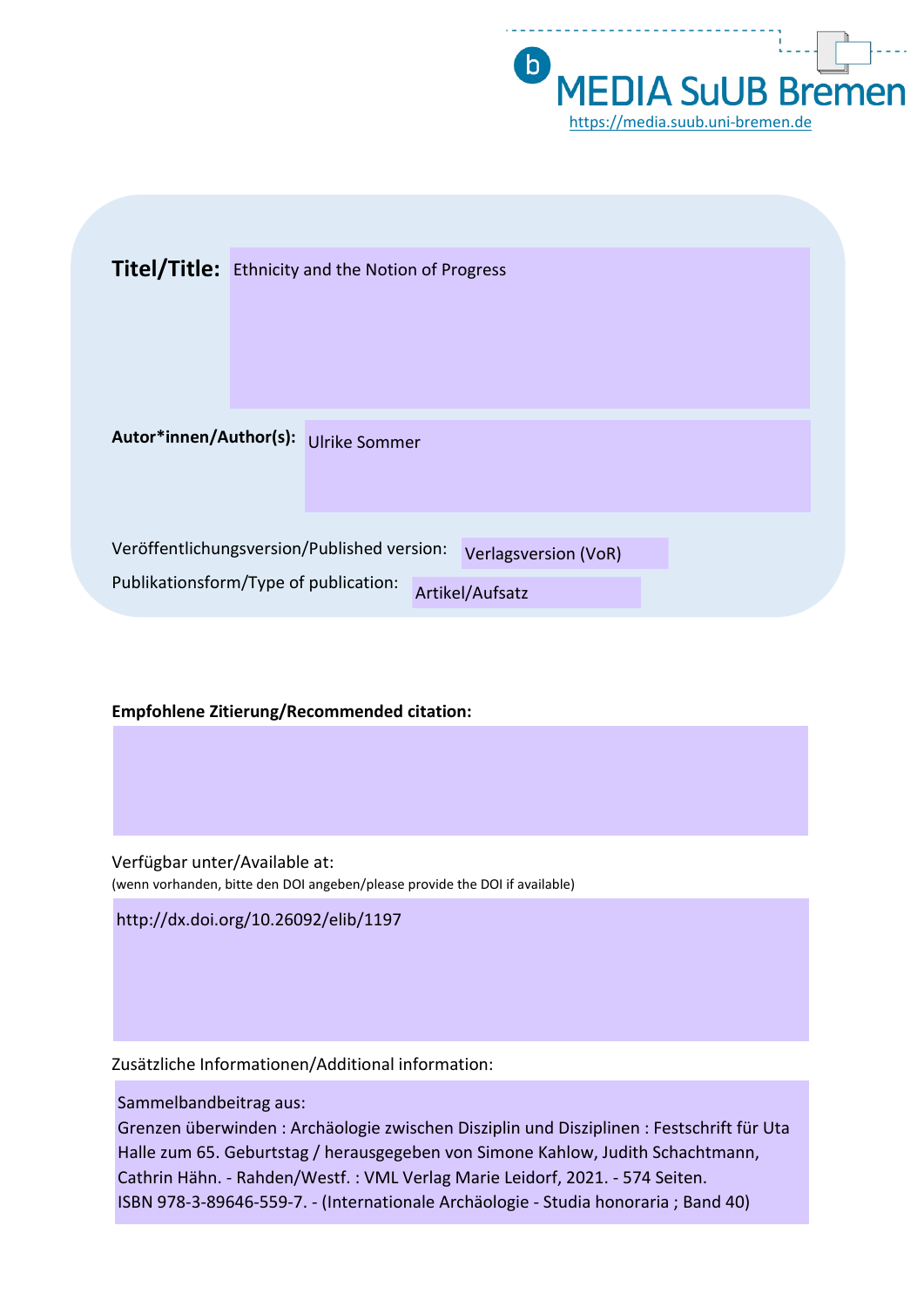INTERNATIONALE ARCHÄOLOGIE Studia honoraria – Band 40

# **Ethnicity and the Notion of Progress**

Ulrike Sommer, London

Ein Beitrag aus:

Grenzen überwinden Archäologie zwischen Disziplin und Disziplinen

FESTSCHRIFT FÜR UTA HALLE ZUM 65. GEBURTSTAG

herausgegeben von Simone Kahlow, Judith Schachtmann und Cathrin Hähn



Verlag Marie Leidorf GmbH · Rahden/Westf. 2021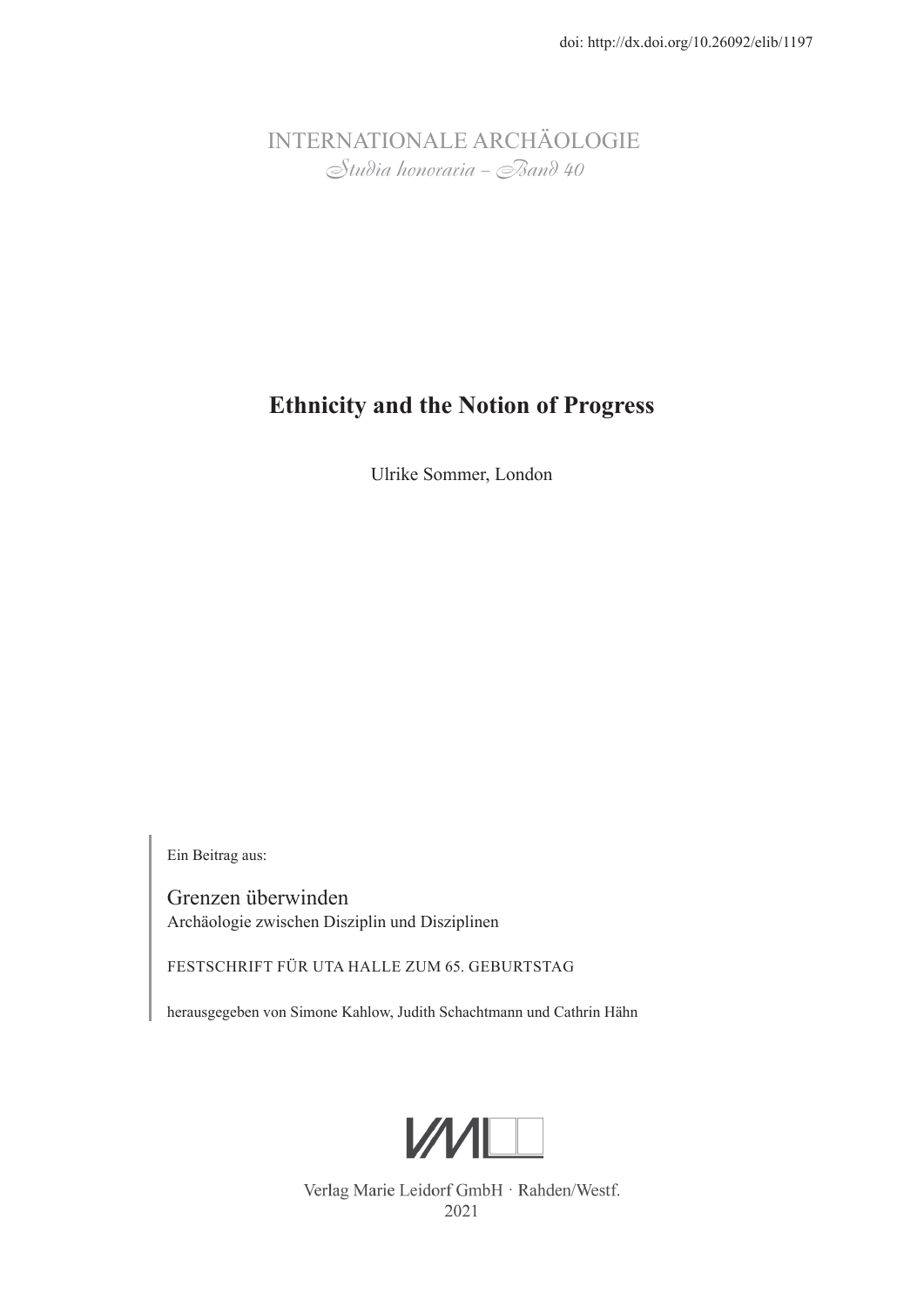### **Ethnicity and the Notion of Progress**

Ulrike Sommer, London

#### *Zusammenfassung/Abstract*

Seit dem 18. Jh. wurde die soziale Entwicklung als eine Abfolge vom einsamen Individuum zu der Herausbildung zunehmend geschichteter, größerer Gruppen mit stärkerem Zusammenhalt dargestellt. In den meisten Fällen wird die Entwicklung sozialer Ungleichheit als ein notwendiger Bestandteil allgemeinen Fortschritts gesehen. Das Ziel jeder geschichtlichen Entwicklung war die Herausbildung von Völkern und Nationen, und solche teleologischen Narrative beeinflussen die Archäologie noch heute, auch wenn das Konzept als solches als widerlegt gilt. In diesem Artikel behaupte ich, dass die Herausbildung von aktiver Ethnizität für den Großteil der menschlichen Vorgeschichte und Geschichte die Ausnahme, nicht die Regel war und befürworte eine veränderte Meistererzählung, die auf den Werten moderner demokratischer Gesellschaften beruht.

Developmental schemes since the 18th century have proposed a sequence from the individual to the formation of increasingly stratified, numerous and cohesive groups. In the main, increasing inequality was closely linked to the concept of progress. Ethnicity and finally nationhood were depicted as the goal of human history, and teleological narratives leading to that goal have influenced archaeological discourse to that very day, even if the concept itself has been repudiated. In contrast, I argue that through most of human history and prehistory, active ethnicity was the exception rather than the rule and argue for a changed master narrative based the values of modern democratic society.

*Schlagworte*: Ethnische Identität, Fortschritt, Kulturwechsel, Materielle Kultur

*Keywords*: Culture Change, Ethnic Identity, Material Culture, Progress

#### *Introduction*

The relation between archaeological cultures and ethnic groups has been a central, but highly contested subject in prehistory ever since its origin as a discipline. Early accounts tried to use archaeological finds to illustrate and substantiate the national origin story, illustrating how the aspired future development was already presaged in the remote past. Later on, selected aspects of archaeological research could be integrated into these stories, or, more rarely, be formed into an origin story on their own, with Switzerland and the pile dwellers (Kaeser 2006) or the Dacians in Ceaucescu era Romania as well known examples. While this is a use of archaeological research mainly by people outside the discipline, archaeologists themselves have also been fervently involved in nation building exercises - even if their influence was normally less than they wished for.

However, archaeology as a discipline has its intellectual roots in 19th century concepts, and the whole idea of ethnic groups, "people", is closely intertwined with the rise of nation states in the aftermath of the French revolution. The concept of ethnicity is also inextricably linked to the notion of progress and various developmental schemes in the Hegelian tradition.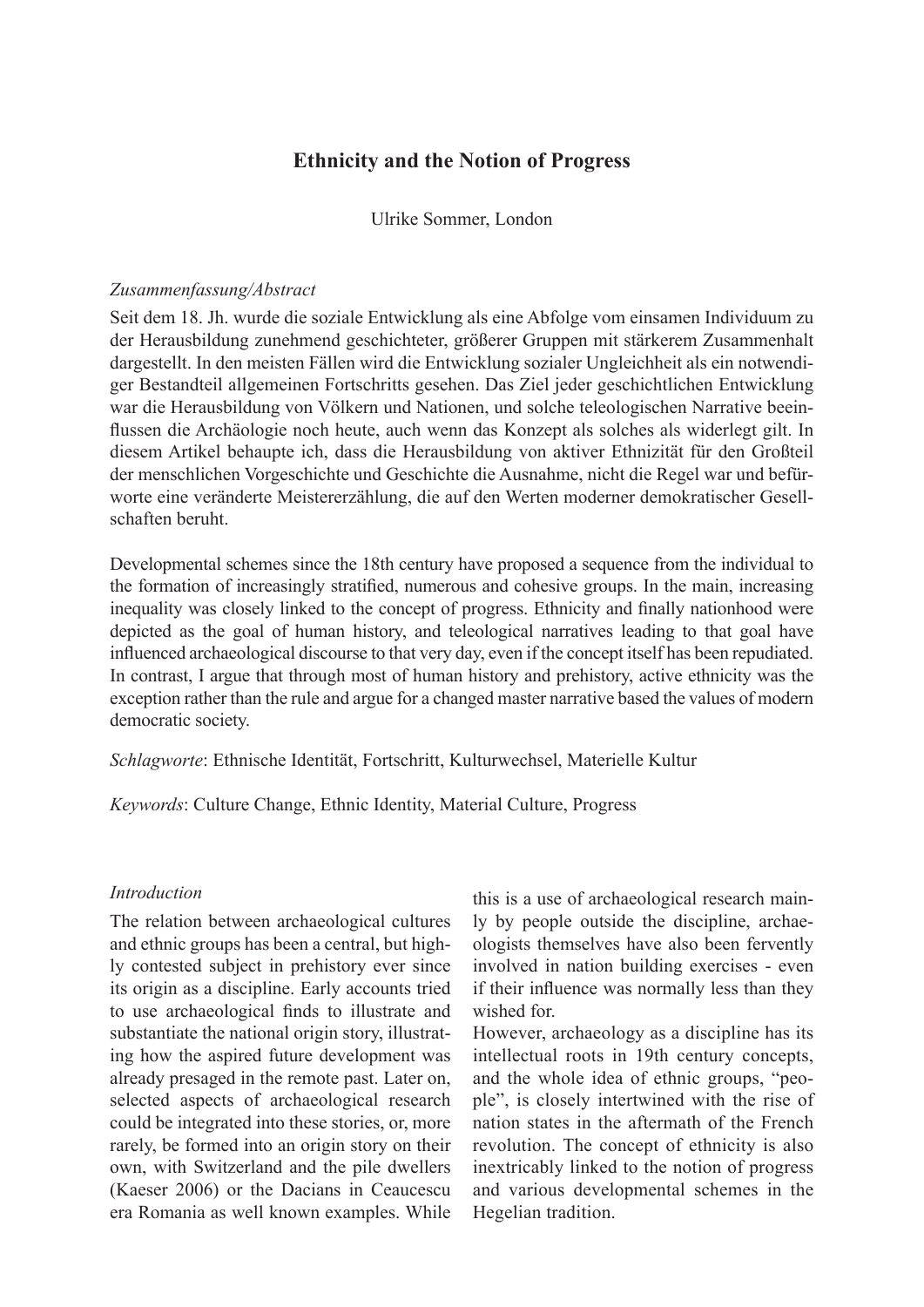#### *Developmental schemes*

The majority of enlightenment philosophers started their account of the development of society with isolated individuals, perceiving the formation of groups as something in need of explanation, rather than a given. This is a contrast to modern anthropological research where it is assumed that hominins have always been gregarious, based on analogies with the great apes. $1$ 

The development from an amorphous and egalitarian original group to the modern state has been laid out in a number of schemes, starting with Gianbattista Vico (1725) in the 18th century. Today, the best known evolutionary schemes are probably those by Lewis Morgan (1877) and Friedrich Engels (1884), with a progress from horde to family, tribe and finally the state. Numerous alternative pathways were proposed, e.g. by List (1841), Bachofen (1861), Maine (1861), Bücher (1893), Tönnies (1935) among others, all following the ascendant model. Indeed, it seems difficult to find any 19th century theorist who has not proposed one evolutionary scheme or the other. In these schemata, ethnic identity, the formation of self-defined peoples, belongs to a relatively high state of development, the last before the apogee of human history, or indeed the beginning of history proper, the state, is reached. This development is often connected to different forms of social cohesion: from morals to law (Hegel 1820), status to contract (Maine 1861), community to society (Tönnies 1887) or mechanical to organic solidarity (Durkheim 1893).

In classical political philosophy, ethnic identity is seen as a necessary but temporary condition on the way to the formation of a nation. Hegel (1830) propagated the nation as the highest form of social organisation. Implicitly, groups that did not achieve (or aspire) nationhood were perceived as having failed in some way, either by lack of trying, a lack of

innate strength, dedication, political organisation and heroism or even a congenital inability to do so – the inability of Slavic people to form a nation is a recurring *topos* in German nationalist discourse from the 1840s (Thörner 2008, 33) to Hitler's "Mein Kampf". This view could also provide the justification for colonialism: certain people were not able to rule themselves and needed the stern but benevolent guidance of more developed nations.

Communities that "could not make it" to state level were either expected to be forcefully "assimilated" into a group with a "higher" form of organisation, exterminated as a group or pushed to the rims of the inhabited earth. This is related to the more general ideas of competing tribes or peoples and the "wave-model" of prehistory as developed by thinkers like J. Grimm and Schlegel (Sommer 2009). Prehistoric monuments were thus seen as the work of early people like Fins or Celts, driven West or North by later waves of migrants. Hence present-day "primitive people" could serve as a model for the prehistoric ancestors of modern peoples and nations (Nilson 1838). The term "substrate" was sometimes used to denominate people that have disappeared as distinct groups. Often, their existence is only deduced linguistically, in other context, there could be a later "resurgence" which introduced more primitive cultural elements into the dominant culture.

The failure to develop would ultimately lead to the displacement and extinction of a group (Sollas 1911, 382–383). The process was seen as part of the general progress of mankind (Lubbock 1865; Nielson 1862) from the individual or the horde to the state. In the Hegelian scheme, the World Spirit was moving from one ethnic group to another, which meant that general history progressed, even if specific peoples fell behind. In Hegel's lifetime, the Germanic speaking peoples were the bearers of the world spirit, but they would ultimately be superseded by the "younger" and more dynamic Slavic peoples.

In the 1960s, anthropologist theorists like Fried (1967), Service (1971) and Sahlins (1968) defined sequences of increasing social complexity, illustrated with ethnographic analogues.

<sup>1</sup> E.g. Ghiglieri 1987; Wrangham 1987; Foley/Gamble 2009, 3268.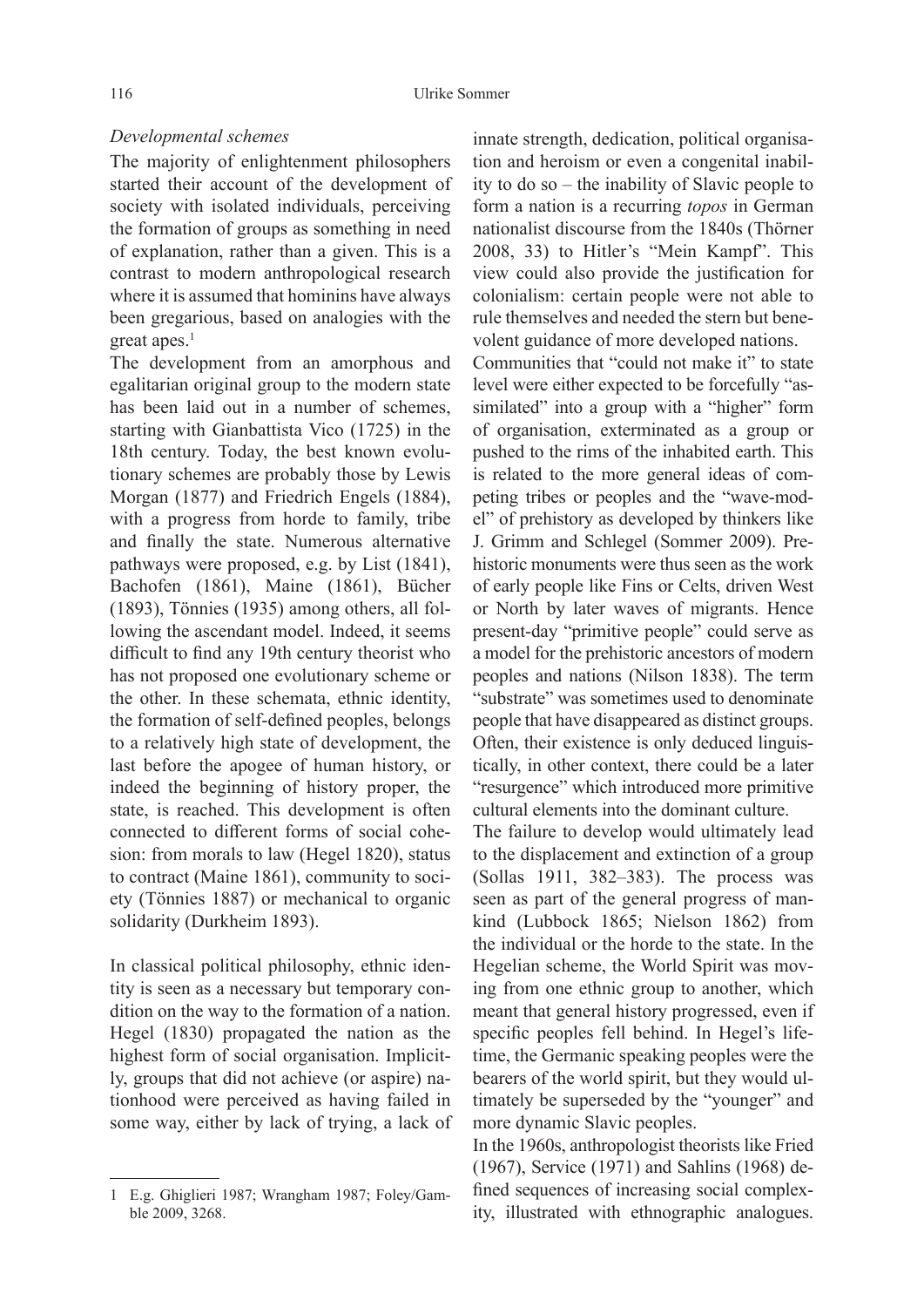Their neo-evolutionist schemes were ultimately based on Morgan's developmental hierarchies. Social complexity was marked by division of labour, the exploitation of the labour of others (surplus) by elites, increased inequality and the institutionalisation of inequality by the development of political organisations. Fried (1967) distinguished egalitarian society, ranked society, stratified society and early state, while Service (1971) proposed a development from horde to tribal society to ranked society and finally the early state. These schemes were eagerly adopted in archaeology (Theel 2006). The implicit assumption that social inequality was a prerequisite for any development soon attracted conservative thinkers as well, for example Colin Renfrew (1972).

This evolutionary perspective continued well into the late 20th century. In the political sciences, it is linked to the idea that ethnic identity finds its fullest expression as a nation and the definition of a nation as "self-aware ethnic groups"2 and is echoed in Anthony Smith's concept of ethnic Nationalism<sup>3</sup>. This implied that the formation of tribal and ethnic groups was a necessary step on the way to nationhood (Crone 1986, 56) as well. Even in classical Marxist thought, capitalism was perceived as a necessary step on the way to communism. Only Leo Trotzki's concept of the permanent revolution (1930) envisaged omitting this step of Engel's (1884) developmental scheme.

This evolutionary, global perspective (Kaeser 2010), eventually got entangled with the ideas advocated in the "failed states" of Italy and Germany in the 19th century, the propaganda of nationalist ethnic groups in 19th century Empires and the concept of "Kulturnation". A specific culture was seen as prerequisite and justification for claims to independent nationhood, and this culture had to be constructed (Anderson 1983).

Group identity was presumed to be pronounced and visible only at a certain level of development, both in terms of material culture and in mental and individual outlook. Already in 1770, Thomas Percy claimed that: "[t]he more men approach to a state of wild and uncivilized life, the greater resemblance they will have in manners; because savage nature, reduced almost to meer [*sic!*] brutal instinct, is simple and uniform, whereas art and refinement are infinitely various" (Percy 1770, VI).

In contrast to the linear scheme of constant progress outlined above, several conservative and reactionary thinkers emphasised the constant danger of retrogression and degeneration, of "slipping back". Barbarity lurked as a constant threat under the veneer of civilisation. Giambattista Vico (1725) proposed a circular development of civilisation, from barbarity to the divine, the heroic and the human, then falling back into barbarity again. Oswald Spengler (1923) in his influential "Der Untergang des Abendlandes" gave a detailed account of the rise and fall of civilisations, from ancient times to modernity. Helena Blavatskaja's  $(1877)$  theosophy, quite influential in the 1920s and 30s linked the rise and fall of several, increasingly inferior races with geological cataclysms. With the scientific racism of the late 19th century and the ascent of fascism in the 1920s, Vico's *curso* of rise and fall was linked to miscegenation and the fast reproduction of inferior races by authors like Chamberlain (1899), Lanz von Liebenfels, Alfred Rosenberg and Adolf Hitler (Daim 1993). The circular development of Vico and others was replaced by one episode of rise and fall: if the white race could not maintain its purity and its superiority, all mankind was doomed.

In archaeology, the progressive variant seems to dominate. But while the typological method of Montelius (1903) is based on an evolutionary framework, he saw evolution as probable as degeneration. In trying to establish chronologies for the prehistoric period, authors like Kossinna (1911) also argued with both the development and degeneration of artefact styles. The latter is often linked to the assimilation of other, inferior peoples.

<sup>2</sup> Smith 2013, 59; cf. Connor 1990; 1991; 2004.

<sup>3</sup> Smith 1986; 1993; 2005; 2009.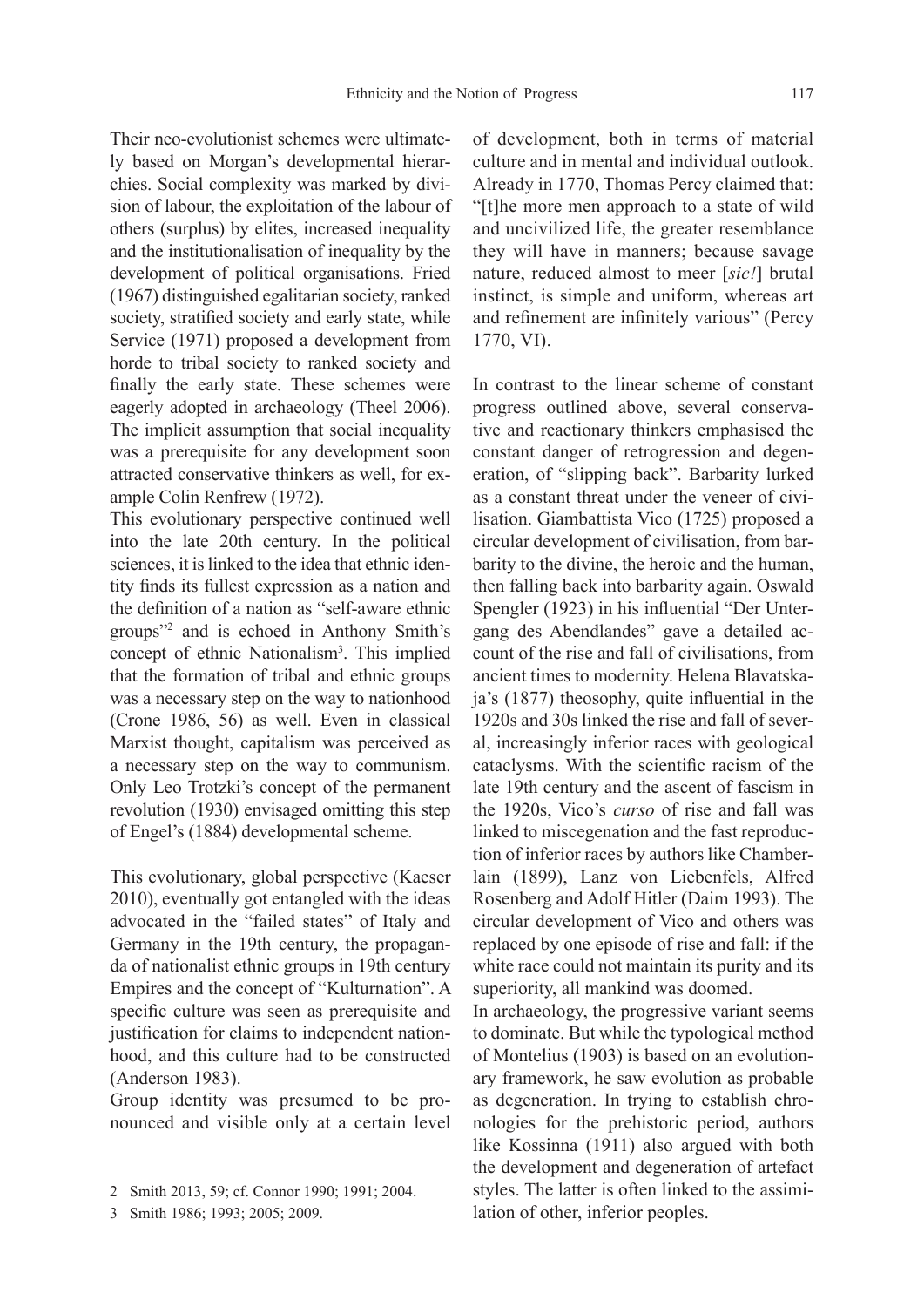With the rise of postprocessualism and constructivism, evolutionary schemes came under heavy criticism and have been more or less discredited. The use of terms like horde and tribe in the developmental schemes outlined above has made their application to present-day groups problematic, as they imply a lack of development and hence inferiority (Leach 1986). The whole concept of tribe was seen as flawed.<sup>4</sup> It was claimed that most tribes, especially in Sub-Saharan Africa, were really colonial constructs (Wright 1999, 421), which has become more or less accepted in Anglophone anthropology. Yet recent years saw a backlash, claiming that this denies the ability of "Third World" people to form political organisations on their own, as a part of Jack Goody's (2006) "Theft of History".

#### *Groups and ethnic groups*

Clearly, the definition of ethnic groups is contentious. If we refuse any biological definition or a definition based on shared experiences, self-ascription, including emotional investment, is clearly an important factor. Most authors would agree, however would not consider stockbrokers or fans of a football club as ethnic groups. There is an increasing awareness that identities are situational and nested, including ethnic identities. Frederick Barth's definition of ethnic identity as a person's "[ $\dots$ ] basic, most general identity [...]" (Barth 1969, 13) is confusing at first sight, as it would imply that, for example, an early Christian's ethnicity, who refused to sacrifice to the emperor in the face of certain death, would be "Christian" rather than "Roman". This again seems to run counter to the expectation that ethnicity is based on shared experience. Of course, membership in a religious community is very much based on shared practice and shared tradition (Connerton 1989), even if this tradition has not necessarily been passed down by parents and co-residents. Barth, however, acknowledges the importance of tradition when he expects ethnic identity to be "[…] presumptively deter-

mined by [...] origin and background" (ibd.). When examining the origins of specific ethnic identities it is helpful, however, to distinguish between the two factors. Basic Identities can change over the course of a lifetime, and new Basic Identities can arise, be they religions, nations or political convictions. However, the very formation of a new Basic Identity creates highly emotional shared experiences that normally form an important part of group identity henceforth, as is evidenced in numerous origin myths from the *Exodus* to the *Gesta Langobardorum*. In addition, the past is often appropriated in a teleological way. To keep with the example above, the Old Testament and the whole history of the Jewish people were turned into a prediction of the birth of Christ and the emergence of the Christian religion.

During the French Revolution, a misinterpreted item of Roman dress – the Phrygian cap – became the hallmark of a political movement as the liberty cap of the Jacobines, and Jacques-Louis David's scenes from Roman history celebrated republican values.

Once the heroic phase of a movement is over, identity is increasingly maintained by custom and tradition. Cultural "stuff" is acquired, which may reference the history of the heroic phase. The choice often seems quite haphazard, for example the Chassidic or Amish dress, fossilised and overemphasised material culture from the foundation phase. It serves an important purpose, however, as it signals the difference between "us" and "them". During the "tradition phase", the no longer new identity can remain the "Basic Identity", or fade to a less important type of identity. It may, however, be mobilised again in the case of conflict, or to support a new "Basic Identity". It is difficult to escape the essentialist thinking associated with "ethnic identity" – for us, the Heroic phase of an emergent "Basic Identity" equates with a political movement rather than a people, but it can turn a group and their descendants into a traditional people in the long run.

#### *Waxing and waning ethnicity*

Barth's definition also seems to imply that ethnicity is a human universal. Groups, even

<sup>4</sup> Curtin et al. 1978, 579; Vail 1989; Thiong'o 2009.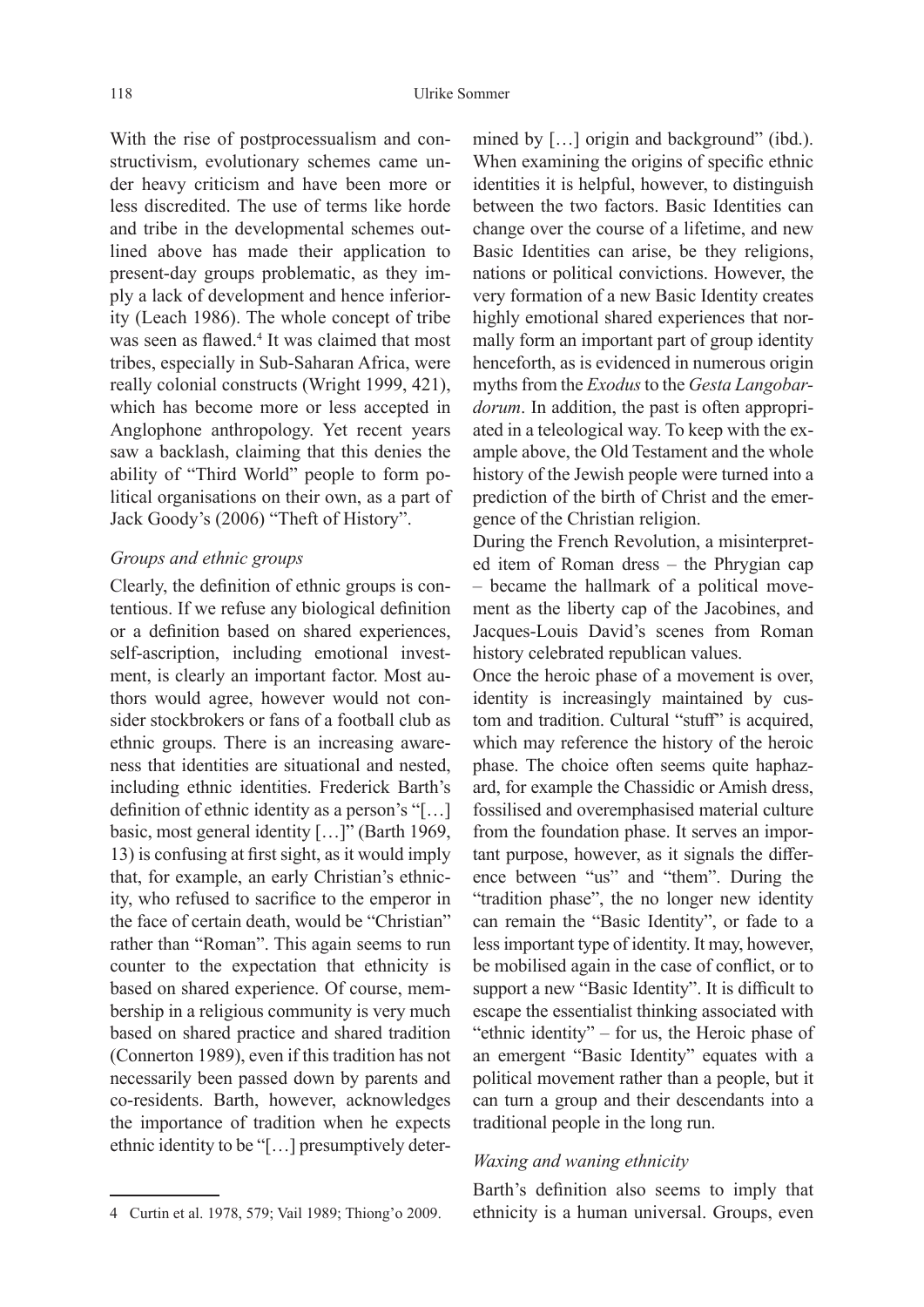antagonistic groups exist among gorillas and chimpanzees (Stearns 2007), and culturally transmitted behaviour is used to emphasise group identity and the difference to other groups. Claims of cultural behaviour have even been made for dolphins and whales (Norris 2002). There is little doubt that early hominins lived in groups, and some authors have argued for the existence of tribes or ethnic groups in the Palaeolithic, based on different types of stone tools (Wendowski 1995) or symbolic behaviour.<sup>5</sup> The low genetic diversity of both Neanderthals and Homo sapiens in comparison to the great apes has been used to postulate cultural groups with reduced interbreeding from the Middle Palaeolithic onwards (Premo/Hublin 2009).

In contrast, numerous areas without clearly defined ethnic groups are well known from ethnography, with Leach's (1954) Highland Burma and Moerman's (1965) study of "the" Lue as the best known examples.

If ethnic identity is not universal then, the genesis and maintenance of ethnicity needs explanation. I have argued elsewhere (Sommer in press) that ethnic identity is created or mobilised under conditions of conflict over scarce resources. This can involve class conflicts or, in more equalitarian societies, conflicts between occupational specialists, genders or age groups. In this model, ethnicity is defined as politically mobilised culture that comes into existence when there is a competition over limited resources. These conflicts can lead to a split and the formation of new settlements or groups linked to a new ideology. In this case, cultural differences can be actively imbued with meaning to create visible differences. Archaeologically, this will be perceived as culture change. Over time, as the new groups stabilise and reach the "tradition phase", these stylistic differences loose much of their meaning, but are still visible archaeologically. Conflicts can also arise between different residential groups or groups with different economies, which will

also lead to the deliberate enhancement of existing cultural differences. Over time, stochastic variation (Bentley et al. 2004) will lessen these differences, however, and instead lead to a geographical cline in stylistic variation. Loss of "ethnic identity" is thus not a catastrophic and traumatic event, but the return to the status quo after a period of unrest and change under open competition. To persist, ethnic identity needs to be actively maintained, which is impossible without a specialised class of indoctrinators (priests and scholars) and stable institutions like schools, libraries and mass media with associated specialists.

Under conditions of low population density (cf. Powell et al. 2009, 1299) and low inequality, phases of active ethnic mobilisation can be supposed to be quite rare. That is, most of the time, there will not be any ethnic groups, ethnicity is rare *event* rather than the rule. This is somewhat masked by the nature of material culture and the archaeological record: even if the specific shape or decoration of a pot or metal pin has lost its signalling value, people will still need pots or pins, and will continue to make them in the customary style, even if they put less effort into careful reproduction and elaboration. Periods of activated material culture see rapid change, but that is effectively masked by "blending and smearing" (Ascher 1968) which affects stratigraphies, typological methods of ordering and dating, and 14C dates.

#### *Progress, inequality and ethnicity*

The connection between ethnic groups and progress is thus a real one, if progress is defined by social differentiation/increased inequality. Hordes and matriarchal societies at the most primitive stage of development have fluid membership and no sense of group identity, while states are characterised by institutionalised ethnicity, a distinctive culture actively maintained by the state.

Under a low degree of division of labour and a nomadic lifestyle there may not be structures to deal with intergroup conflicts, as individuals or families can simply leave and move elsewhere. Increasing inequality will increase the probability of inter-group conflicts. Con-

<sup>5</sup> Barham 2002, 181; d'Errico et al. 2003; d'Errico 2008.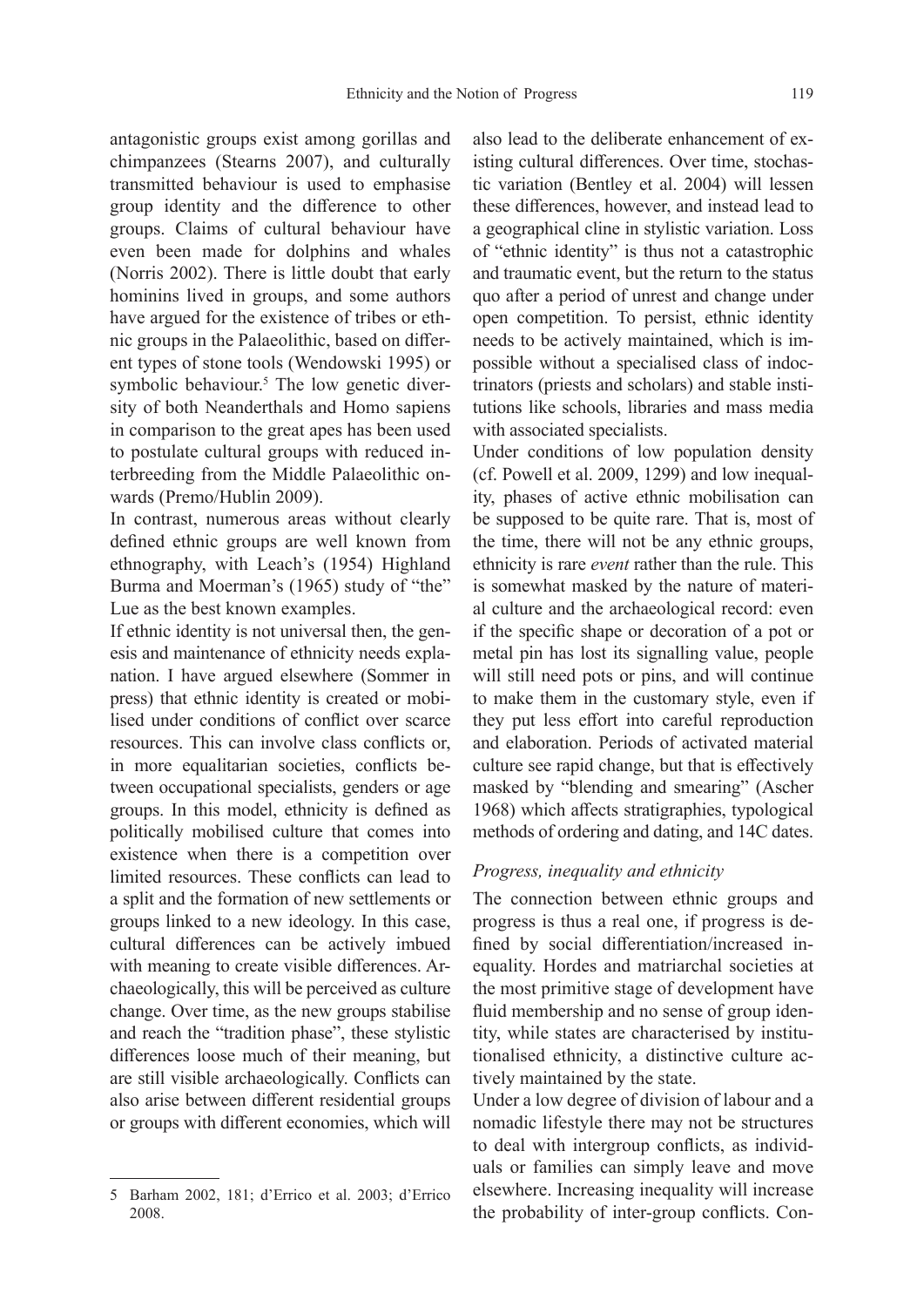scious attempts to maintain ethnicity and to foster social cohesion lead to the eventual emergence of ideological specialists. The creation of the "other" will increase the possibility, and indeed the desirability of inter-group conflicts, which can be used as a safety valve to mask social tension and offer an additional way to reach a higher social position. The emergence of specialised warrior role, be it caste, age group or class, will lead to constant external conflicts, strengthening existing ethnicisation and making it more permanent.

The formation of ethnic groups is one of the ways of dealing with conflicts, as described above. This mechanism is not used by all social groups, however. In conditions of low population density and high residential mobility, it can be easier to shift to another group or form a new group. However, there are ways of controlling dissent and keeping groups together even under these conditions, as exemplified by initiation ceremonies in desert Australia, which helped to maintain the control of the tribal elders. In settled agricultural communities with more investment in the land, incentives for leaving to avoid conflicts or oppression are lessened (Gilman 1981), which necessitates new ways of dealing with intragroup conflict. This can lead to the development of hereditary leaders (chiefs), as in the classic evolutionary model, or, in contrast, new ways of maintaining and enforcing equality.6

#### *Alternative ways of measuring progress*

There have been limited attempts of measuring progress in general. Technological progress forms the base of the typological approach by Thompsen and Montelius. Gordon Childe (1936, 14) used population density to assess the impact of economic changes. Julian Stewards's (1955) cultural ecology looked at the adaptation to the environment, Leslie White (1959) at energy expenditure. Apart from the "social differentiation" discussed above, other factors could be taken into ac-

count, not all of them visible archaeologically, or even easily quantifiable in modern societies, like the level of general happiness. The general level of health, life expectancy, social equality, lack of conflict, equal access to resources, knowledge and social roles, level of participation in political decisions, personal freedom, control over reproduction have rarely been investigated systematically. The development of a personality, indicated by "symbolic behaviour" (Vanhaeren/D'Errico 2011) has been used for the transition to the Upper Palaeolithic, but not beyond. Arponen et al. (2016) use Amartya Sen's capability approach – the "capability to function" (ibd. 544) in the analysis of the Butmir site of Okolište.

#### *Conclusion*

As outlined at the beginning, accounts of the past are stories we make up to justify the present as well as our aims and aspirations for the future. Now that aims have shifted from belligerent nation states to regional or international integration, and from hierarchies to social justice, the story has to change, include the large bits that did not fit into the previous picture and ask new questions. In a democratic society that aspires to equal rights and equal opportunities for everybody, we need to stop normalizing ethnicity and inequality, as something that was already presaged in deep prehistory and came about by necessity, painting them as necessary steps to general progress, and illustrate alternative pathways that did not involve oppression and exclusion, or stop painting them as less "advanced" than their more "civilized" neighbours.

#### *Literaturverzeichnis*

- Arponen et al. 2016: V. P. J. Arponen/J. Müller/R. Hofmann/M. Furholt/A. Ribeiro/Chr. Horn/M. Hinz, Using the Capability Approach to Conceptualise Inequality in Archaeology: The Case of the Late Neolithic Bosnian Site Okolište c. 5200–4600 BCE. *Journal of Archaeological Method and Theory* 23, 2016, 541–560.
- Anderson 1983: B. Anderson, *Imagined Communities: Refl ections on the Origin and Spread of Nationalism* (London 1983).

<sup>6</sup> Barclay 1982; Scott 2009.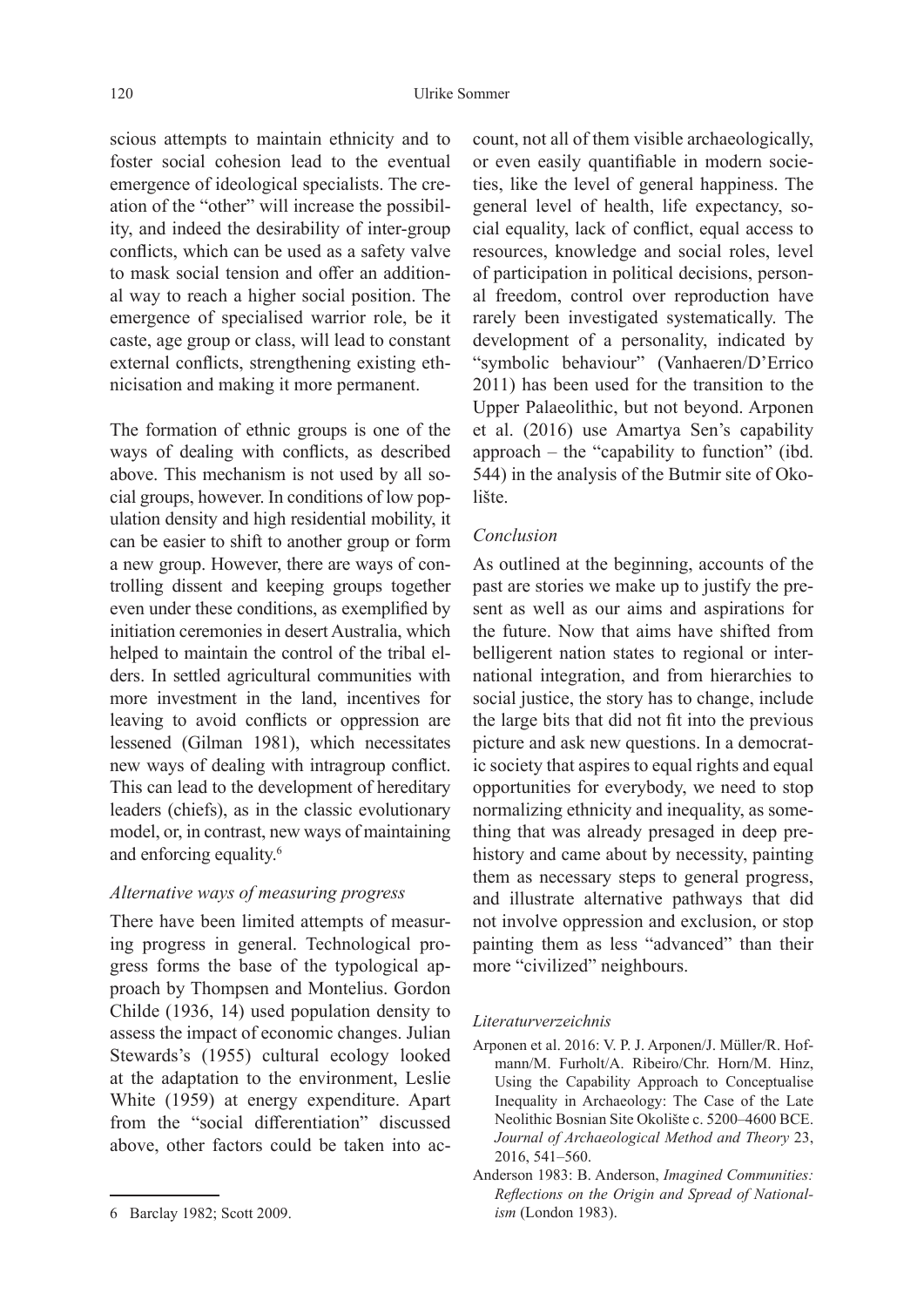- Ascher 1968: R. Ascher, Time's Arrow and the Archaeology of a Contemporary Community. In: K. C. Chang (ed.). *Settlement Archaeology* (Palo Alto 1968) [1986], 43–52.
- Bachofen 1861: J. J. Bachofen, *Das Mutterrecht: eine Untersuchung über die Gynaikokratie der alten Welt nach ihrer religiösen und rechtlichen Natur* (Stuttgart 1861).
- Barclay 1982: H. Barclay, *People without Government* (London 1982).
- Barham 2002: L. S. Barham, Systematic Pigment Use in the Middle Pleistocene of South‐Central Africa. *Current Anthropology* 43/1, 2002, 181–190.
- Barth 1969: Fr. Barth, Introduction, In: Fr. Barth (ed.), *Ethnic Groups and Boundaries* (Boston 1969), 1–37.
- Bentley et al. 2004: R. A. Bentley/M. W. Hahn/St. J. Shennan, Random Drift and Culture Change. *Proceedings of the Royal Society B: Biological Sciences* 271, 22, 2004, 1443–1450.
- Blavatskaya 1877: H. Blavatskaya, *Isis Unveiled: A Master-Key to the Mysteries of Ancient and Modern Science and Theology* (New York 1877).
- Bücher 1893: K. Bücher, *Die Entstehung der Volkswirtschaft* (Tübingen 1893).
- Chamberlain 1899: H. St. Chamberlain, *Die Grundlagen des XIX. Jahrhunderts* (München 1899).
- Childe 1936: V. G. Childe, *Man Makes Himself* (London 1936).
- Connerton 1989: P. Connerton, *How Societies Remember* (Cambridge 1989).
- Connor 1990: W. Connor, When is a Nation? *Ethnic and Racial Studies* 13, 1990, 92–103.
- Connor 1991: W. Connor, From Tribe to Nation? *History of European Ideas* 13, 1991, 5–18.
- Connor 2004: W. Connor, The Timelessness of Nations. *Nations and Nationalism* 10, 2004, 1/2, 35–47.
- Crone 1986: P. Crone, The Tribe and the State, In: J. A. Hall (ed.), *States in History* (Oxford 1986), 48–77.
- Curtin et al. 1978: P. D. Curtin/St. Feierman/L. M. Thompson/J. Vansina (eds.), *African History* (London 1978).
- d'Errico et al. 2003: Fr. d'Errico/Chr. Henshilwood/Gr. Lawson/M. Vanhaeren/A.-M. Tillier/M. Soressi/ Fr. Bresson/B. Maureille/A. Nowell/J. Lakarra/L. Backwell/M. Julien, Archaeological Evidence for the Emergence of Language, Symbolism, and Music – An alternative Multidisciplinary Perspective. *Journal of World Prehistory* 17/1, 2003, 1–70.
- d'Errico 2008: Fr. d'Errico, Le Rouge et le noir: Implications of Early Pigment Use in Africa, the Near East and Europe for the Origin of Cultural Modernity. *Goodwin Series* 10, 2008, 168–174.
- Daim 1993: W. Daim, *Der Mann, der Hitler die Ideen gab* (Berlin 1993).
- Durkheim 1893: E. Durkheim, *De la division du travail social* (Paris 1893).
- Engels 1884: Fr. Engels, *Der Ursprung der Familie, des Privateigenthums und des Staats* (Zürich 1884) (MEW 21), 25–173.
- Foley/Gamble 2009: R. Foley/C. Gamble, The Ecology of Social Transitions in Human Evolution. *Philosophical Transactions of the Royal Society B: Biological Sciences* 2009 (364), 3267–3279.
- Fried 1967: M. H. Fried, *The Evolution of political Society* (New York 1967).
- Ghiglieri 1987: M. P. Ghiglieri, Sociobiology of the Great Apes and the Hominid Ancestor. *Journal of Human Evolution* 16, 1987, 319–357.
- Gilman 1981: A. Gilman, The Development of Social Stratification in Bronze Age Europe, *Current Anthropology* 22/1, 1981, 1–23.
- Goody 2006: J. Goody, *Theft of History* (Cambridge 2006).
- Hegel 1820: G. W. Hegel, *Grundlinien der Philosophie des Rechts* (Berlin 1821) [1820].
- Kaeser 2006: M.-A. Kaeser, Des fantasmes d'une Suisse insulaire: Le mythe de la «civilisation lacustre». *Perspective* 2, 2006, 178–186.
- Kaeser 2010: M.-A. Kaeser, Archaeology and the Identity Discourse: Universalism versus Nationalism: Lake-Dwelling Studies in 19th Century Switzerland. In: A. Gramsch/U. Sommer (eds.), *A History of Central European Archaeology* (Budapest 2010), 143–160.
- Kossinna 1911: G. Kossinna, *Die deutsche Vorgeschichte eine hervorragend nationale Wissenschaft* (Würzburg 1911).
- Leach 1954: E. R. Leach, *Political Systems of Highland Burma* (London 1954).
- Leach 1986: E. R. Leach, Tribal Ethnography: Past, Present, Future. *The Cambridge Journal of Anthropology* 11/2, 1986, 1–14.
- List 1841: Fr. List, *Das nationale System der politischen Ökonomie* (Stuttgart/Tübingen 1841).
- Lubbock 1865: J. Lubbock, *Pre-Historic Times, as Illustrated by Ancient Remains, and the Manners and Customs of Modern Savages* (London 1865).
- Maine 1861: H. S. Maine, *Ancient Law* (London 1861).
- Moerman 1965: M. Moerman, Ethnic Identification in a Complex Civilization: Who Are the Lue? *American Anthropologist* 67/5, 1965, 1215–1230.
- Montelius 1903: O. Montelius, *Die älteren Kulturperioden im Orient und in Europa. 1. Die Methode*. (Stockholm 1903).
- Morgan 1877: L. H. Morgan, *Ancient Society, or, Researches on the Lines of Human Progress from Savagery through Barbarism to Civilization* (New York 1877).
- Nilsson 1862: Sv. Nilsson, *Skandinaviska nordens ur-invånare - ett försök i komparativa Ethnografi en* (Lund 1862).
- Percy 1770: Th. Percy, Preface. In: Th. Percy (ed.), *Northern Antiquities… Translated from the French of M. Mallet* (London 1770).
- Powell et al. 2009: A. Powell/St. Shennan/M. G. Thomas, Late Pleistocene Demography and the Appearance of Modern Human Behavior. *Science* 324, 2009, 1298–1301.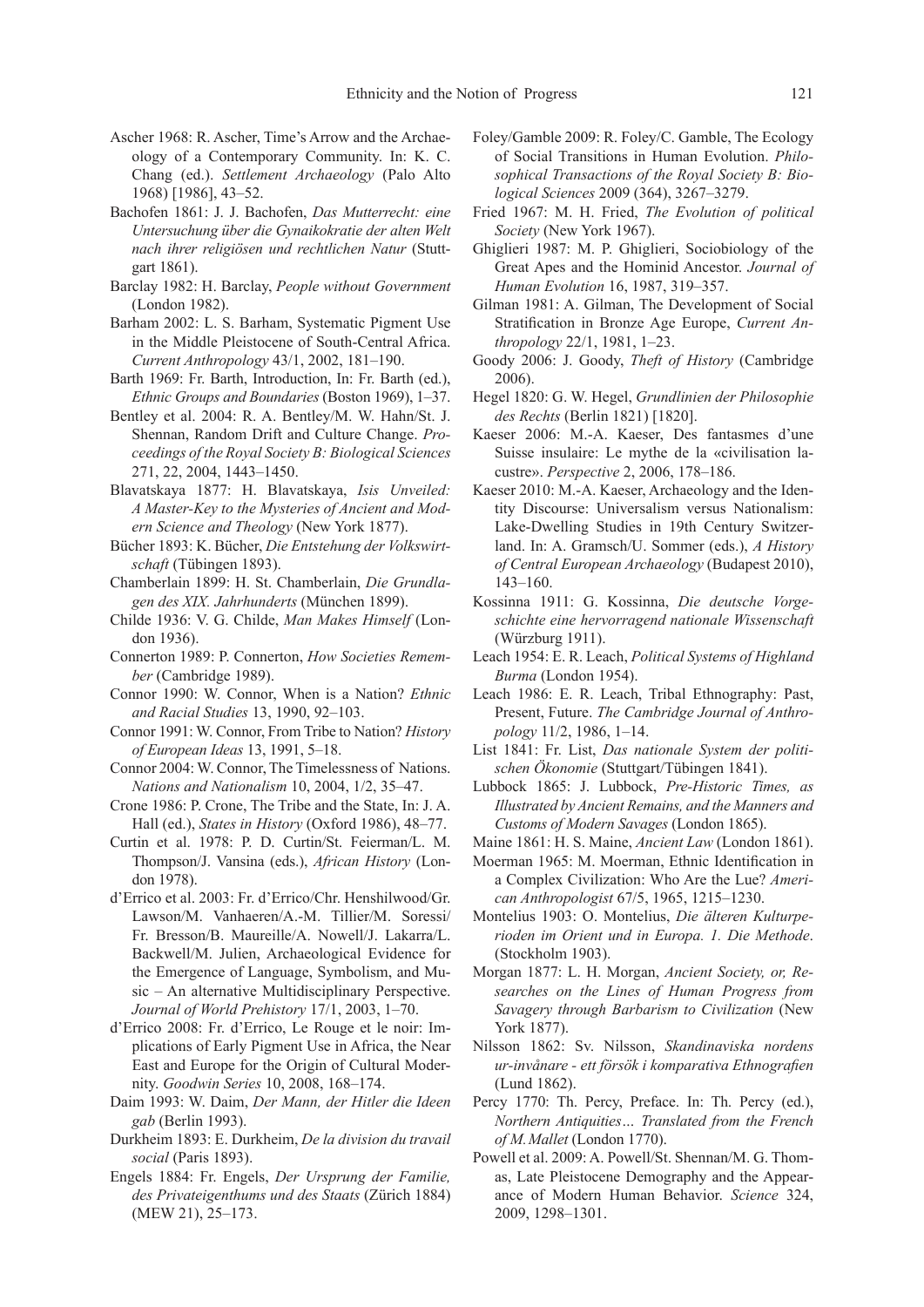- Premo/Hublin 2009: L. S. Premo/J.-J. Hublin, Culture, Population Structure and Low Genetic Diversity in Pleistocene Hominins. *Proceedings of the National Academy of Science* 106/1, 2009, 33–37.
- Renfrew 1972: C. Renfrew, *The Emergence of Civilisation: The Cyclades and the Aegean in the Third Millennium BC* (London 1972).
- Sahlins 1968: M. Sahlins, *Tribesmen* (Englewood Cliffs 1968).
- Scott 2009: J. C. Scott, *The Art of not Being Governed* (New Haven 2009).
- Service 1971: E. Service, *Origins of the State and Civilization: The Process of Cultural Evolution* (New York 1971).
- Smith 1986: A. Smith, *The Ethnic Origins of Nations* (Oxford 1986).
- Smith 1993: A. Smith, The Ethnic Sources of Nationalism Survival. *Global Politics and Strategy* 35/1, 1993, 48–62.
- Smith 2005: A. Smith, The Genealogy of Nations: an Ethnosymbolic Approach. In: A. Ichijo/G. Uzelac (eds.), *When is the Nation? Towards an Understanding of Theories of Nationalism* (London 2005), 94–112.
- Smith 2009: A. Smith, *Ethno-Symbolism and Nationalism: A Cultural Approach* (Abingdon 2009).
- Smith 2013: A. Smith, Dating the Nation. In: D. Conversi (ed.), *Ethnonationalism in the Contemporary World: Walker Connor and the Study of Nationalism* (Abingdon 2013), 53–69.
- Sommer in press: U. Sommer, Lithic Raw Materials and Neolithic Group Identities. In: K. Hoffmann (ed.), Antike Identitäten und moderne Identifikatio*nen* (Frankfurt a. M., in press).
- Spengler 1923: O. Spengler, *Der Untergang des Abendlandes* (München 1923).
- Sollas 1911: W. J. Sollas, *Ancient Hunters and their Modern Representatives* (London 1911).
- Stearns 2007: St. C. Stearns, Are we Stalled Part Way through a Major Evolutionary Transition from Individual to Group? *Evolution* 61/10, 2007, 2275–2280.
- Steward 1955: J. H. Steward, *Theory of Culture Change: The Methodology of Multilinear Evolution* (Urbana 1955).
- Theel 2006: A. Theel, *Die Rekonstruktion von Sozialstrukturen am Beispiel des so genannten Fürstengrabes von Hochdorf*. Leipziger online-Beiträge zur Ur- und Frühgeschichtlichen Archäologie (Leipzig 2006).
- Thiong'o 2009: Ng. Thiong'o, The Myth of Tribe in African Politics. *Transition* 101, 2009, 16–23.
- Trotzki 1930: L. Trotzki, *Permanente Revolution* (Berlin 1930).
- Thörner 2008: K. Thörner, *"Der ganze Südosten ist unser Hinterland", Deutsche Südosteuropapläne von 1840 bis 1945* (Freiburg 2008).
- Tönnies 1887: F. Tönnies, *Gemeinschaft und Gesellschaft* (Leipzig 1887).
- Tönnies 1935: F. Tönnies, *Geist der Neuzeit* (Leipzig 1935).
- Vail 1989: L. Vail (ed.), *The Creation of Tribalism in Southern Africa* (London 1989).
- Vanhaeren/D'Errico 2011: M. Vanhaeren/Fr. d'Errico, L'émergence du corps paré: Objets corporels paléolithiques, *Civilisations* 59/2, 2011, 59–86.
- Vico 1725: G. Vico, *Scienza Nuova Prima* (Napoli 1725).
- Wendowski 1995: M. Wendowski, Archäologische Kultur und ethnische Einheit. Arbeiten zur Urgeschichte *des Menschen* 19 (Frankfurt a. M. 1995).
- White 1959: L. A. White, *The Evolution of Culture* (New York 1959).
- Wrangham 1987: Wrangham, R. W., The Significance of African Apes for Reconstructing Human Social Evolution. In: W. G. Kinzey (ed.), *The Evolution of Human Behaviour: Primate Models* (Albany 1987), 51–71.
- Wright 1999: D. R. Wright, "What do you Mean there Were no Tribes in Africa?" Thoughts on Boundaries and Related Matters in Precolonial Africa. *History in Africa* 26, 1999, 409–426.

#### *Contact*

Ulrike Sommer Institute of Archaeology University College London 31-34 Gordon Square WC1H 0PY GB-London, England u.sommer@ucl.ac.uk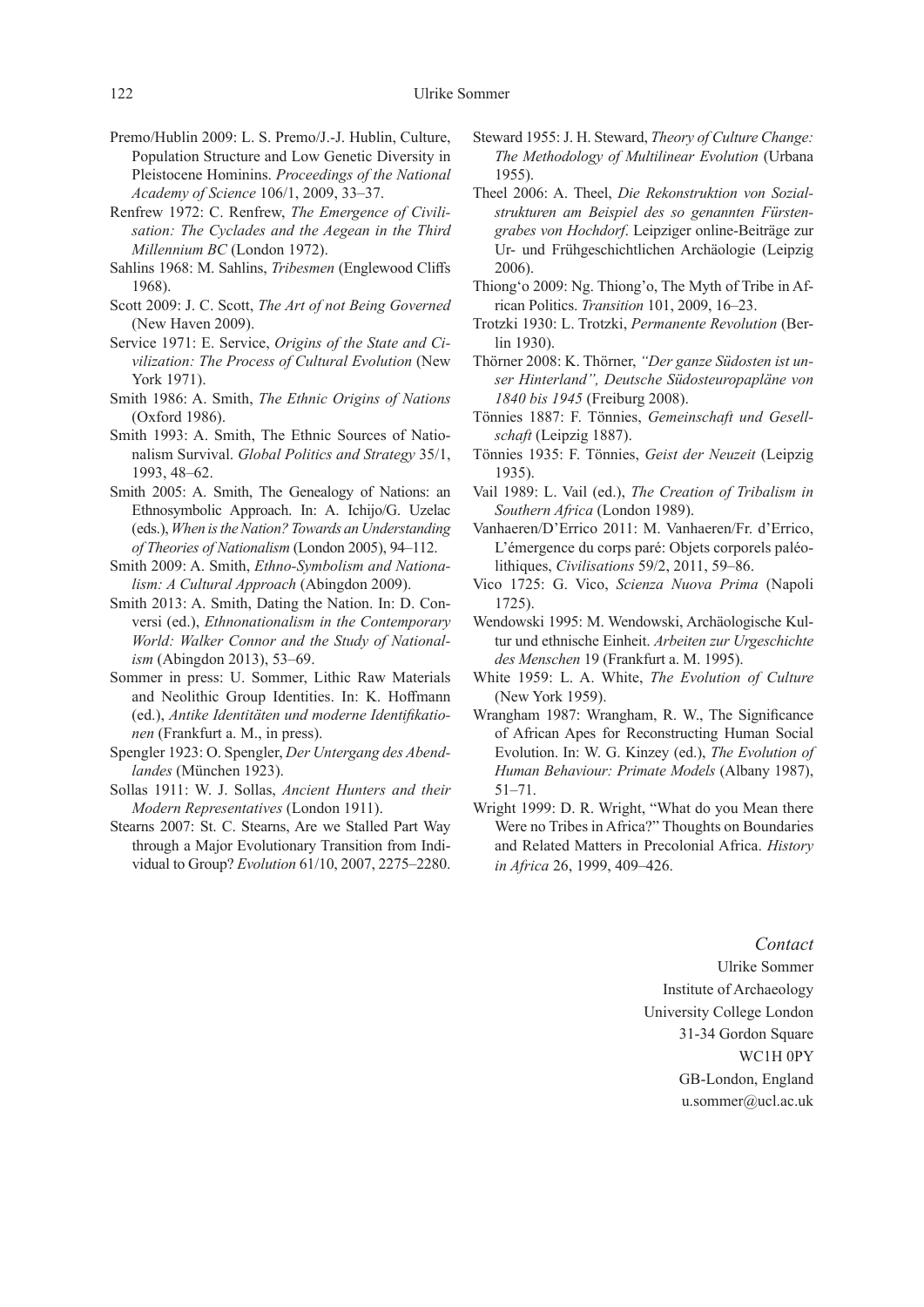## **Inhaltsverzeichnis**

| Ausgraben, wissenschaftlich auswerten und erinnern<br>Ein gemeinsames Grußwort von Dr. Andreas Bovenschulte und Dr. Claudia Schilling 11 |  |
|------------------------------------------------------------------------------------------------------------------------------------------|--|
|                                                                                                                                          |  |
|                                                                                                                                          |  |
| <b>DER JUBILARIN</b>                                                                                                                     |  |
|                                                                                                                                          |  |
| Simone Kahlow, Schöneiche bei Berlin                                                                                                     |  |
| Jan Geidner, Julia Schmidt und Tanja Töbe, Bremen                                                                                        |  |
| <b>GENDER UND ARCHÄOLOGIE</b>                                                                                                            |  |
| Jana Esther Fries, Oldenburg<br>Vom Anfangen und Ankommen.                                                                               |  |
| Ruth Struwe, Bernau bei Berlin                                                                                                           |  |
| Sabine Rieckhoff, Leipzig/Regensburg                                                                                                     |  |
| AUS DER GESCHICHTE DES FACHES                                                                                                            |  |
| Verena Schwartz, Berlin                                                                                                                  |  |
| Achim Leube, Berlin                                                                                                                      |  |
| Johan Callmer, Lund                                                                                                                      |  |
| Ulrike Sommer, London                                                                                                                    |  |
| Uwe Puschner, Berlin                                                                                                                     |  |
| Jean-Pierre Legendre, Lyon<br>Archäologe, SS-Offizier und Enkel von "Effi Briest". Das außergewöhnliche Leben                            |  |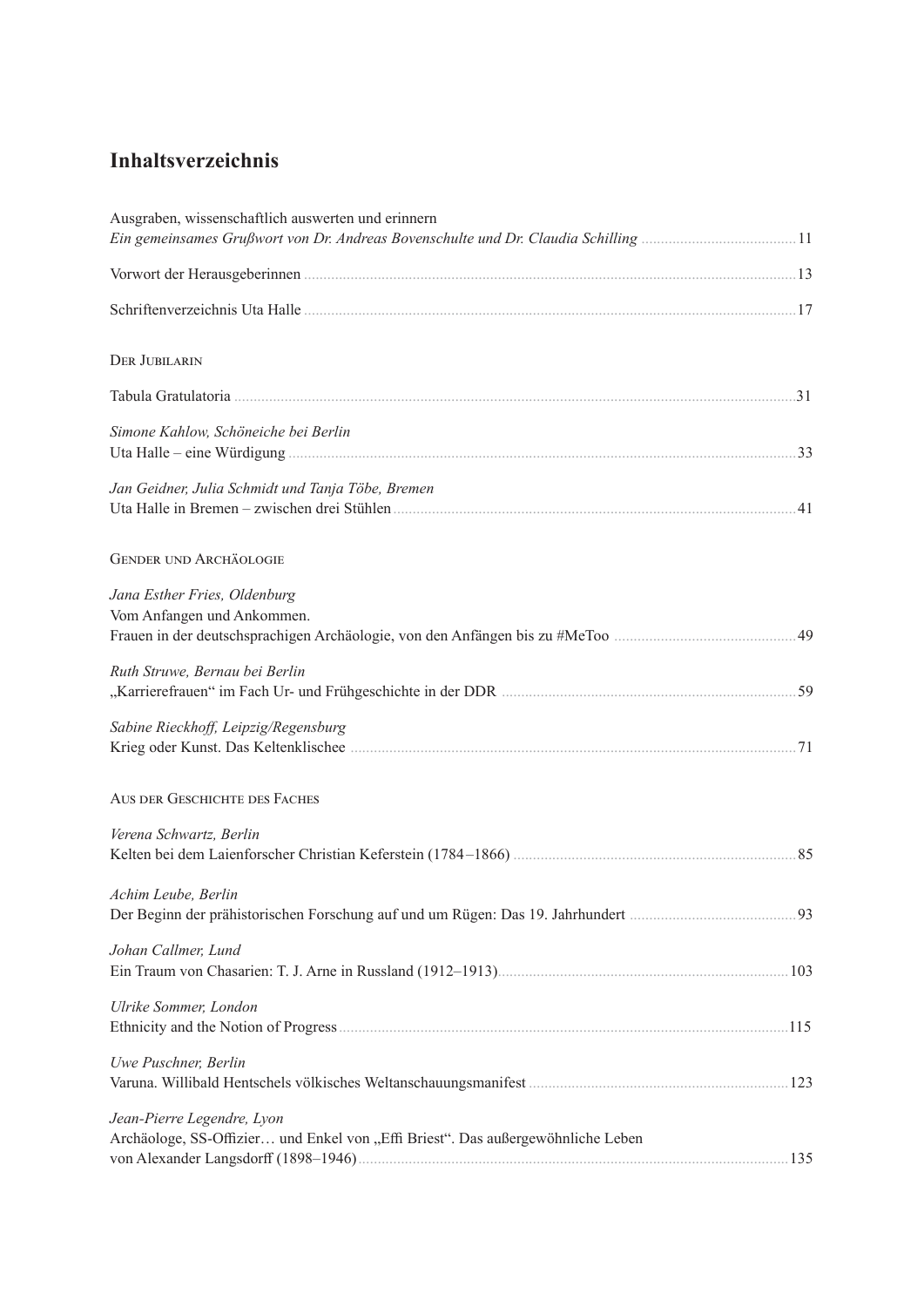| Karin Reichenbach, Leipzig<br>Die Vor- und Frühgeschichte im "Reichsgau Wartheland" und die Ausgrabungen                                                                                                                                           |     |
|----------------------------------------------------------------------------------------------------------------------------------------------------------------------------------------------------------------------------------------------------|-----|
| Michael Strobel, Dresden<br>Die Entwicklung der sächsischen Landesarchäologie zwischen 1932 und 1945                                                                                                                                               |     |
| Judith Schachtmann, Newcastle upon Tyne<br>Vorgeschichte zum Anschauen. Die vorgeschichtlichen Diareihen in der                                                                                                                                    |     |
| Björn Kastens, Stuhr<br>Runen-Rätsel. Ein kleines Beispiel für Ur- und Frühgeschichtsrezeption                                                                                                                                                     |     |
| Annette Siegmüller, Wilhelmshaven                                                                                                                                                                                                                  |     |
| Gunter Schöbel, Unteruhldingen                                                                                                                                                                                                                     |     |
| Reena Perschke, Berlin                                                                                                                                                                                                                             |     |
| Matthias Loeber und Jannik Sachweh, Bremen<br>Von "der Friedensliebe und der Völkerversöhnung durchdrungen"? Der Arbeitskreis für<br>Geschichtsunterricht des Bremer Pädagogen Friedrich Walburg und die Hanse-Rezeption in der                    | 227 |
| Karl Banghard und Eva Stauch, Oerlinghausen und Münster<br>Ein frühmittelalterliches Pressblech aus Obrigheim (Rheinland-Pfalz). Ursprung, Wirkungsgeschichte                                                                                      |     |
| Susanne Grunwald, Mainz<br>Archäologie zum Nachschlagen. Enzyklopädien als populäre Wissensarchive und                                                                                                                                             | 255 |
| MUSEALE FORSCHUNG UND VERMITTLUNG                                                                                                                                                                                                                  |     |
| Anna Greve, Bremen<br>"WAGEN UN WINNEN". Design Thinking im Bremer Landesmuseum für Kunst und Kulturgeschichte.                                                                                                                                    | 265 |
| Jan Werquet, Bremen<br>Von "fließender Raumform" und "germanischen Königshallen". Zur Rezeption des Gebäudeensembles                                                                                                                               | 275 |
| Ulrike Huhn und Johanna Sachse, Göttingen und Bremen<br>Interdisziplinäre Erforschung und multiperspektivische Vermittlung: Archäologische Grabungen und<br>didaktische Aufbereitung am früheren KZ-Außenlager "Schützenhof" in Bremen-Gröpelingen | 285 |
| Sonja Kinzler, Bremen<br>Wo finde ich denn hier bitte die Fragestellung? Und wer fragt?<br>Transparenz als Kriterium der Wissenschaftlichkeit und als gesellschaftliche Forderung                                                                  | 293 |
|                                                                                                                                                                                                                                                    |     |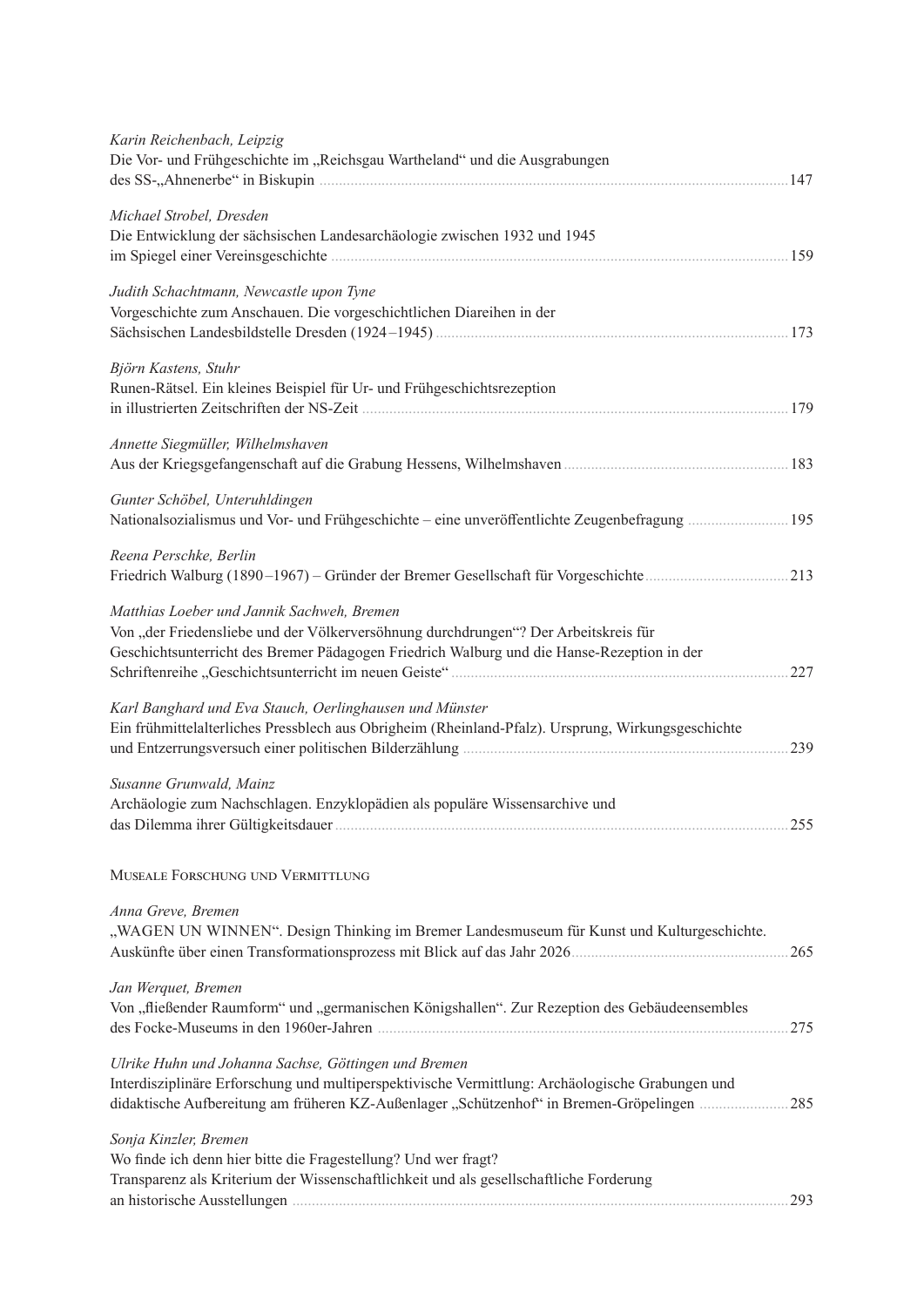| Cathrin Hähn und Katrin Rickerts, Bremen<br>Fühl mal! Taktile Programme in der "Wissenswerkstatt Archäologie" des Bremer Focke-Museums | 299 |
|----------------------------------------------------------------------------------------------------------------------------------------|-----|
| <b>VOM LEBEN UND STERBEN</b>                                                                                                           |     |
| Ines Beilke-Voigt, Berlin<br>Am Anfang war der Topf. Zu einer neuzeitlichen Nachgeburtsbestattung                                      |     |
| Wolf-Rüdiger Teegen, München                                                                                                           |     |
| Sonja Kerth, Bremen<br>Folterspuren auf Pergament und Knochen. Oswalds von Wolkenstein Lieder im                                       |     |
| Gisela Wilbertz, Hannover<br>Was von Scharfrichtern übrig blieb Von Richtschwertern, Wohnhäusern und Grabdenkmälern                    |     |
| Simone Kahlow, Schöneiche bei Berlin<br>Dead Capital in Modern Medical Archaeology. Anatomy Corpses between Science and Economy  357   |     |
| AUS BREMEN, UMZU UND ALLER WELT                                                                                                        |     |
| Gerson H. Jeute, Schöneiche bei Berlin                                                                                                 |     |
| Bernd Päffgen, München<br>Zwei erzbischöfliche Gräber aus dem mittelalterlichen Bremer Dom                                             |     |
| Stephanie Böker, Bremen<br>Relikte mittelalterlicher Binnenkolonisation im Bremer Niedervieland: Die Grabungen der Wurten              |     |
| Hans Christian Küchelmann, Bremerhaven<br>Viel Butter bei wenig Fisch. Zwei Fischknochenkomplexe des 12. bis 13. Jahrhunderts aus der  |     |
| Hauke Jöns, Wilhelmshaven<br>Die Weser – ein bedeutender Kommunikationsweg der römischen Kaiserzeit im Spiegel aktueller               |     |
| Stefan Hesse, Rotenburg (Wümme)<br>An einem abgeschiedenen Ort? Eine früh- bis hochmittelalterliche Siedlung mit "Herrenhof"           |     |
| Bernd Zolitschka, Bremen<br>Elementverteilung im Bodenprofil erlaubt Rückschlüsse auf Verlagerungsprozesse                             |     |
| Andreas Hüser, Bad Bederkesa<br>Die Dohrener Burg bei Heerstedt. Archäologische Betrachtung einer Niederungsburg                       |     |